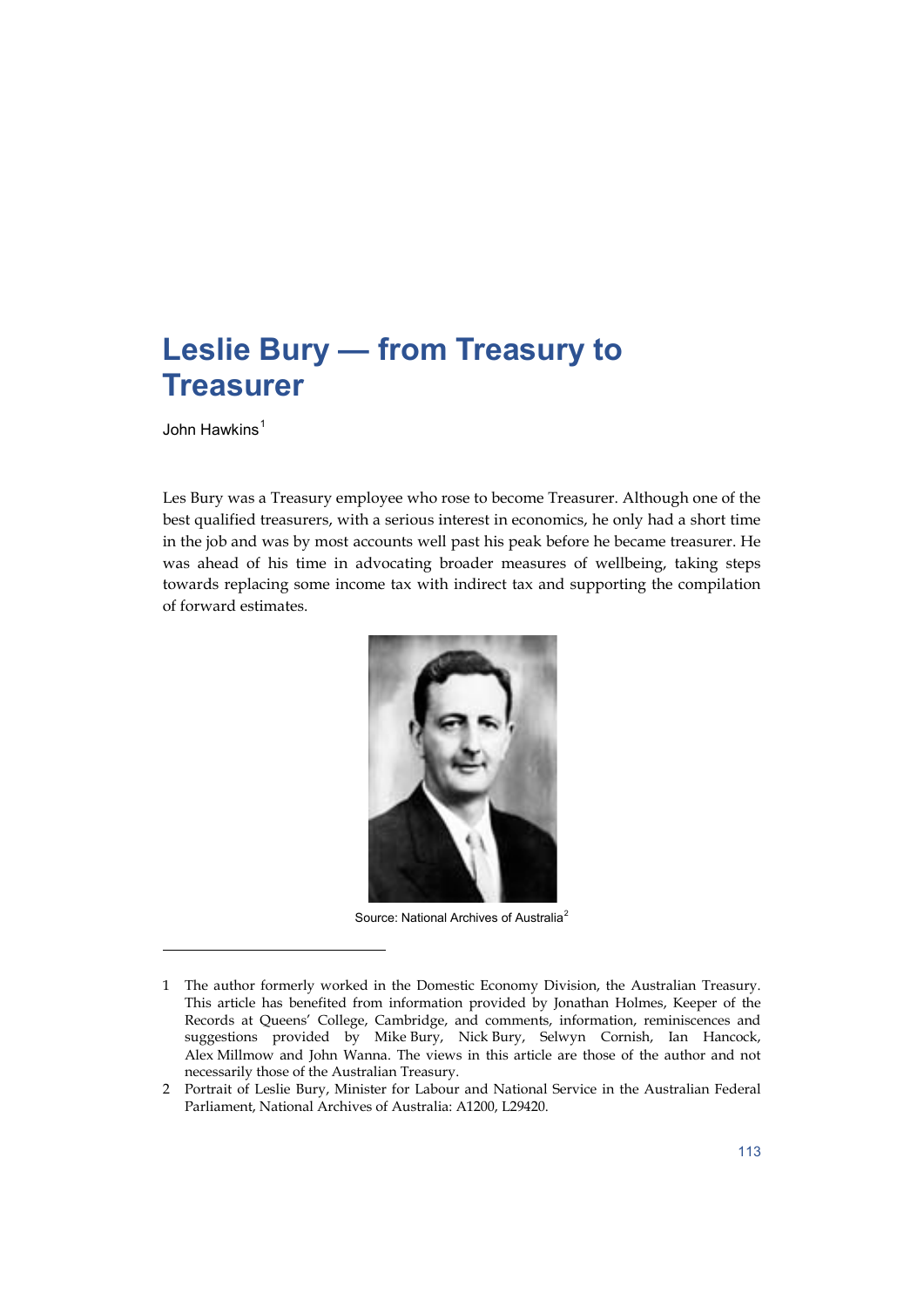## **Introduction**

Bury was a Treasury employee who rose to become Treasurer.[3](#page-1-0) He was also the first professional economist to hold the post. Indeed he has been called 'among treasurers, the one best qualified as an economist'.[4](#page-1-1) But unfortunately this was not enough to guarantee success as by the time he held the post his health had deteriorated.

Bury admired 'the greatest economist of all time, Adam Smith.'[5](#page-1-2) He had a 'close interest in economics' since schooldays.[6](#page-1-3) But he once said of it, '…if one pursues the learned journals in this subject, both the abstractions of the arguments and the passion of the disputants recall to mind the theological controversies of long ago. All this adds up to is the recognition of judgement in so-called economic science, the acknowledgment of the subject as a coupled art and science'.[7](#page-1-4)

From his schooldays to his time in cabinet Bury was generally taller than his peers. With a languid manner, he was sincere, decent, gentle, charming, courteous and convivial. [8](#page-1-5) He was described as 'a gentleman amongst piranha'[9](#page-1-6) who had friends across the aisle in parliament. Bury once said that 'civilisation rests on grace, manners…and the subtle civilities'.[10](#page-1-7)

While possessing enough self-confidence to aspire to be prime minister, $11$  and a capacity to command, he lacked the 'killer instinct', being somewhat bemused and disinterested in political infighting.[12](#page-1-9) While erudite, he spoke in a 'sonorous, parsonic voice'.[13](#page-1-10)

l

<span id="page-1-0"></span><sup>3</sup> He is the only treasurer to have worked in Treasury. Former prime minister George Reid had worked in the NSW treasury, and became NSW treasurer. Paul Hasluck, Alexander Downer and Kevin Rudd served in the department of foreign affairs before becoming the minister, and Billy Snedden served in both the immigration and attorney-general's departments before becoming minister for both, but such transitions have been most uncommon.

<span id="page-1-1"></span><sup>4</sup> Weller and Grattan (1981, p 73).

<span id="page-1-2"></span><sup>5</sup> Leslie Bury, Hansard, 14 August 1962, p 282.

<span id="page-1-3"></span><sup>6</sup> Bury (1975).

<span id="page-1-4"></span><sup>7</sup> Bury (1970, p 503).

<span id="page-1-5"></span><sup>8</sup> Similar impressions are recorded by Aitchison (1971, p 97), Boadle (2007), Davidson (1970, p 14), Fitchett (1967, p 2), Freudenberg (2009, p 124) Hall (1964, p 13), Killen (1989, pp 23, 62), Alan Ramsey, Sydney Morning Herald, 17 May 2003, Reid (1969, p 191), Snedden and Schedvin (1990, p 79), Trengrove (1969, p 191) and Whitington (1964, p 120 and 1968).

<span id="page-1-6"></span><sup>9</sup> Canberra Times, cited by Millmow (2010b).

<span id="page-1-7"></span><sup>10</sup> Adelaide Advertiser, 4 January 1968, p 2.

<span id="page-1-8"></span><sup>11</sup> Whitington (1964, p 120) says he had 'unbounded confidence in his own ability' and was 'neither retiring nor unassuming'.

<span id="page-1-9"></span><sup>12</sup> Davidson (1970, p 14); Hall (1964, p 15).

<span id="page-1-10"></span><sup>13</sup> Whitington (1968, p 7).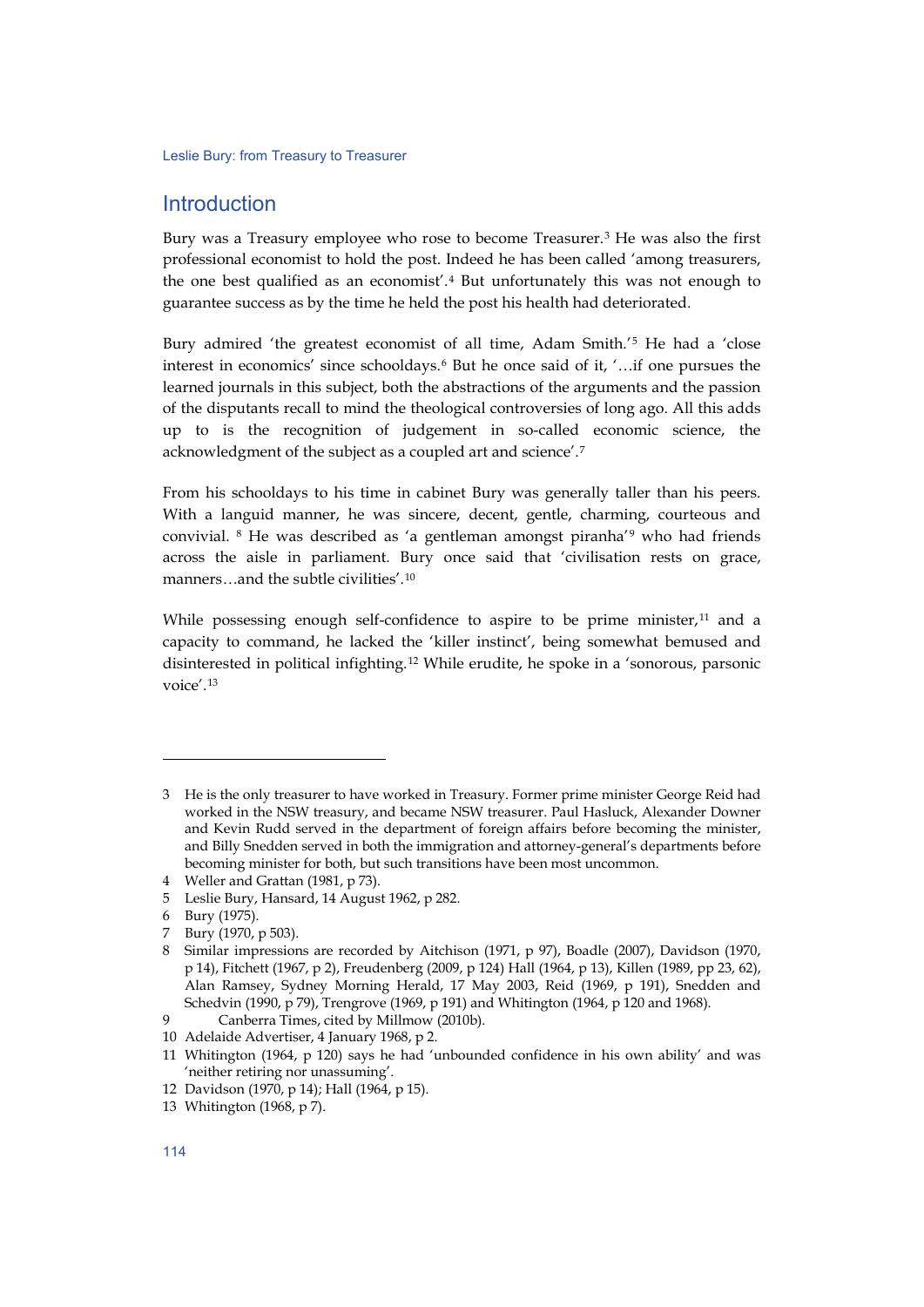### Bury's early life

Leslie Bury was born in London on 25 February 1913, the son of an Anglican clergyman (although by the time he was treasurer he had hardly any trace of an English accent). It was a sporting family<sup>[14](#page-2-0)</sup> and Les captained the school rugby team.

Les had shown an early interest in economics but his father, while sharing the interest, was concerned that Les should study something he saw as a sounder base for a career.[15](#page-2-1) Bury therefore studied law as well as economics at Queens' College in Cambridge, graduating with second-class honours<sup>[16](#page-2-2)</sup> in 1934 and serving as secretary of the University Conservative Association.[17](#page-2-3) He was 'fascinated' by the lectures he attended by Keynes and Joan Robinson also made a lasting impression.[18](#page-2-4)

Bury was recruited from England to join the Bank of New South Wales in 1935, where he worked under the redoubtable Alfred Davidson as a bank economist.[19](#page-2-5) He took notes for Davidson at the Royal Commission into the Monetary and Banking System and was invited to his economics discussion groups at his Leura house.[20](#page-2-6) Bury also participated in the Keynesian coffee shop discussions in Sydney with Nugget Coombs and others.[21](#page-2-7)

In 1940 Bury married Anne Weigall, the daughter of the NSW solicitor-general, and they had four sons.

<span id="page-2-0"></span><sup>14</sup> His great uncle Lindsay Bury played football for England and was sufficiently strong at other sports that he would probably have gone to the Olympics were they held before 1896.

<span id="page-2-1"></span><sup>15</sup> Bury (1975, p 2).

<span id="page-2-2"></span><sup>16</sup> He obtained a 2-2 in the Economics tripos Part I in 1932 and a 2-1 in the Law tripos part II in 1934.

<span id="page-2-3"></span><sup>17</sup> Continuing a tradition of previous Australian treasurers, Bruce and Casey, at Cambridge, he was in one of the college rowing teams. He was a much less accomplished and keen rower than Bruce, however. Bury was in Queens' third boat in the Lent Bumps in 1932 but apparently took no further part in rowing. Another rower (and short-term treasurer) Gough Whitlam once quipped that it was an apt sport for politicians as you could face one way while going in the other; MacCallum (2012. p 151). Bury also played in Queens' rugby team in 1932/33.

<span id="page-2-4"></span><sup>18</sup> Bury (1975, p 3). Keynes was sick for the latter months of 1931; Skidelsky (1992, p 432). In summer 1932 Keynes was lecturing on the 'pure theory of money'; Skidelsky (1992, p 460).

<span id="page-2-5"></span><sup>19</sup> Davidson had charged Hytten with recruiting a young economist of 'open, liberal thought' while attending a conference in Europe; Millmow (2010a, p 241). Nick Bury recalls that his father had earlier met Davidson in England, and apparently made a good impression.

<span id="page-2-6"></span><sup>20</sup> Schedvin (1988, pp 349, 356).

<span id="page-2-7"></span><sup>21</sup> Coombs (1981, p 5) and Whitwell (1986, p 62). Other members included Jock Philips, James Plimsoll, Arthur Tange and EB Richardson.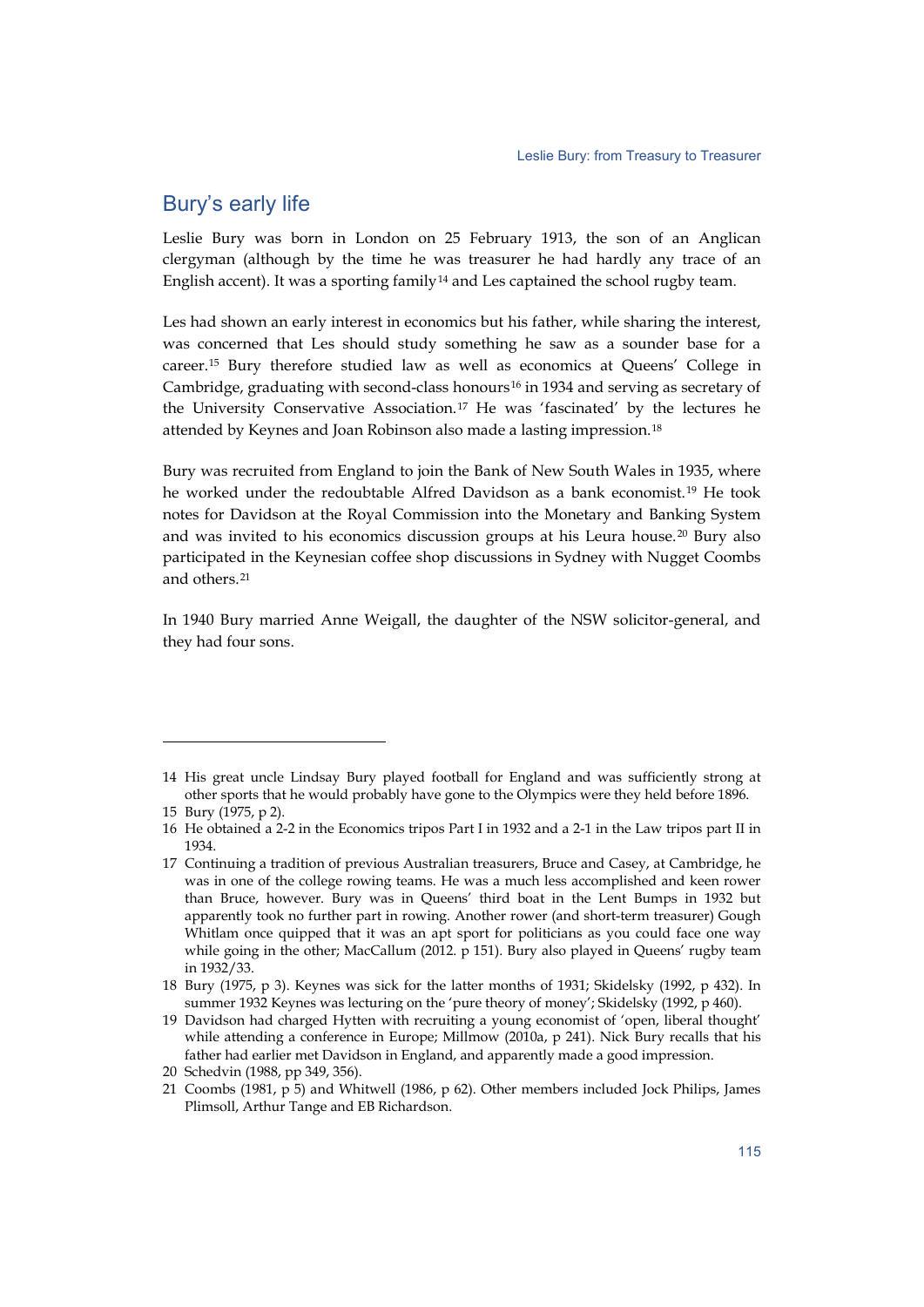#### Bury as a Treasury officer

After some years' war service in the army, Bury became an economist in the Department of External Affairs, where 'Doc' Evatt was developing the department's economic expertise. In 1945 he participated in a conference developing the *White Paper on Full Employment*, arguing for greater clarity in its presentation and suggesting it discuss a possible role for exchange rate adjustments.[22](#page-3-0) In October 1946 he was part of a delegation to London, headed by Coombs, which pushed for the full employment goal to be incorporated into the International Trade Organisation charter.<sup>[23](#page-3-1)</sup>

In 1948 he transferred to Treasury's international division. At that time Chifley was the minister and Bury was an admirer notwithstanding their political differences.<sup>[24](#page-3-2)</sup>

From 1950 to 1956 he was seconded to Washington, initially as an alternate to Leslie Melville and then as an executive director himself of the IMF and World Bank. During this period he struck up a friendship with treasury secretary Roland Wilson — as well as a common interest in economics they were both keen amateur carpenters.

#### Parliament

Bury was elected member for Wentworth at a 1956 by-election.[25](#page-3-3) He was known as one of the 'Oxbridge group' of outspoken backbenchers with an interest in economic matters.[26](#page-3-4) Bury was an ardent free-trader, sometimes critical of Australian Keynesians. He attacked the Arbitration Commission as 'one of the major causes of inflation and instability in Australia'.[27](#page-3-5)

He reportedly criticised Treasurer Fadden's banking bills at a Liberal Party meeting in 1957, in particular the broad charter given to the Commonwealth Development Bank. [28](#page-3-6) He said the establishment of a central bank was 'a generation late' as the existing hybrid of central bank and trading bank was 'extremely queer' and praised Theodore's efforts during the depression to establish one.<sup>[29](#page-3-7)</sup> But he was ahead of his time in

j

<span id="page-3-0"></span><sup>22</sup> Cornish (1981, p 86).

<span id="page-3-1"></span><sup>23</sup> Rowse (2002, p 128).

<span id="page-3-2"></span><sup>24</sup> Bury recalled Chifley's astute questioning, going back to the Royal Commission, and also regarded him as the 'nicest politician he had met'; Bury (1975, p 7).

<span id="page-3-3"></span><sup>25</sup> Menzies backed him for pre-selection but this proved counterproductive as the local branches resented the intrusion and Bury just scraped through; Henderson (1994, p 179). Returning to Australia involved a large pay cut.

<span id="page-3-4"></span><sup>26</sup> The others were Jim Forbes, Harry Turner and William Wentworth.

<span id="page-3-5"></span><sup>27</sup> *Sydney Morning Herald*, 31 January 1960, p 11.

<span id="page-3-6"></span><sup>28</sup> 'S.E.' (1958, pp 229-30). Perhaps making an analogy with the Martian invaders in HG Wells' *War of the Worlds*, he described the new Commonwealth Banking Corporation as a 'tri-legged monster'; *Hansard*, 21 November 1957, pp 2796-7.

<span id="page-3-7"></span><sup>29</sup> *Hansard*, 21 November 1957, p 2396.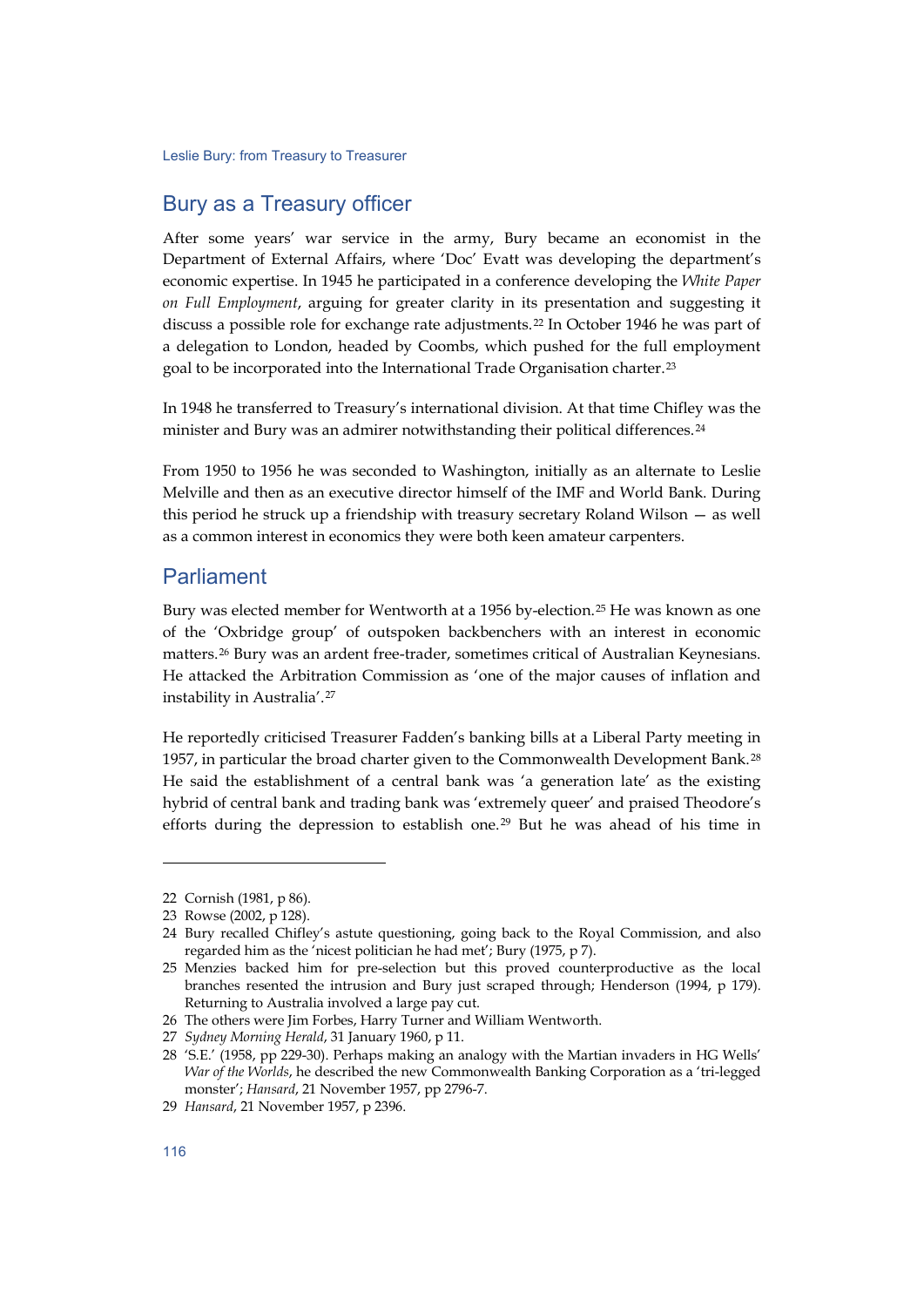arguing that 'whenever the independence of the central bank in relation to the treasury has been greatest, inflation has been least'.[30](#page-4-0)

In December 1961 Bury was appointed minister for air. Reflecting his experience and expertise, he also became minister assisting the treasurer.<sup>[31](#page-4-1)</sup>

In July 1962, Bury made headlines when he gave a speech describing the exaggerated concerns about the impact on Australia of the UK entering the Common Market as 'far-fetched', leading to his dismissal from office by Menzies on the grounds of a breach of Cabinet solidarity.[32](#page-4-2)

Bury returned to the ministry in December 1963 in the new housing portfolio where he introduced grants for first home buyers.[33](#page-4-3) Holt promoted him to cabinet in January 1966 as minister for labour and national service, where Bury made his mark by removing the 'marriage bar' which precluded the appointment of married women as permanent public servants, while opposing the move to equal pay for women. He was viewed as 'a highly competent minister'.[34](#page-4-4) Indeed a visiting British academic regarded him as among seven Australian politicians who were among the world's best.<sup>[35](#page-4-5)</sup> He was acting treasurer for a month in 1967 while William McMahon was overseas.

Earlier than most of his peers, Bury recognised that controls on banks were being circumvented by non-bank financial intermediaries such as hire purchase companies

<span id="page-4-0"></span><sup>30</sup> *Hansard*, 21 November 1957, p 2398.

<sup>31</sup> As he put it, doing 'dogsbody work for Harold Holt'; Bury (1975, p 27).

<span id="page-4-2"></span><span id="page-4-1"></span><sup>32</sup> Bury (1962). He repeated from the backbench his opinion that 'from the viewpoint of the Australian economy as a whole...the overall economic impacts of Britain's entry into the European Common Market are likely to be minor; *Hansard*, 14 August 1962, p 282. He may have added to the offence by saying that the exaggerated concerns were held by the 'older generation'. Downer (1982, p 20) describes Menzies as having been reluctant to dismiss Bury, but 'Bury, resembling a matador flaunting his red cloak before a bull, should have possessed a clearer understanding of ministerial solidarity'. While McEwen is often said to have demanded Bury be sacked, (example Aitchison (1971, p 97), Brown (2002, p 67), Millmow (2007, p 39), Starr (2012, p 142), West (1965, pp 228-9)), McEwen denied demanding Bury's head; Bury (1975) and Golding (1996, p 209). Bury's motives for making the speech are variously described as his own economic beliefs, putting forward Treasury's views or specifically those of its head Roland Wilson, attempting to support treasurer Holt in his rivalry with McEwen or as part of a leadership bid of his own: Gelber (1966, pp 179-183), Hughes (1962, pp 91-93), West (1965, p 231) and Whitington (1964, pp 60, 121 and 1968, p 7). Menzies' letter to Bury on 27 July notes his assurance that his views 'were not prompted by any other minister or…official'; National Library of Australia MS 1647. As Scibberas (1971) documents, Bury was proved right.

<span id="page-4-3"></span><sup>33</sup> Influential NSW Liberal Party secretary John Carrick was one pushing Menzies to reinstate Bury; Starr (2012, p 143).

<sup>34</sup> 't Hart (2006, p 9).

<span id="page-4-5"></span><span id="page-4-4"></span><sup>35</sup> David Butler, cited in *Sun-Herald*, 10 December 1974, p 4.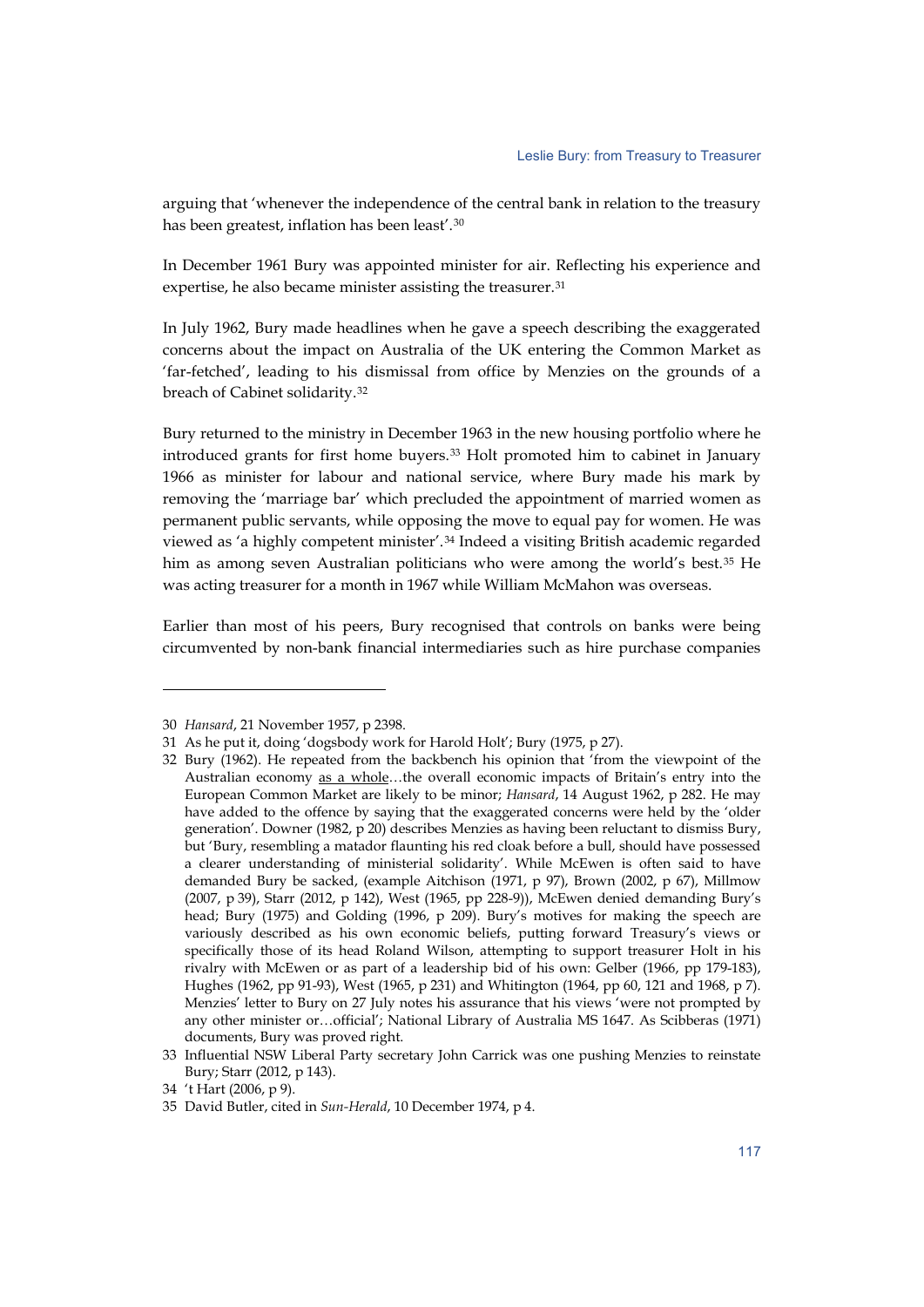and so regulations were losing effectiveness: 'if you screw down one part of the economic structure in a lively country such as Australia it bursts out in another place'.[36](#page-5-0)

Bury was an economic optimist, saying '…economically Australia has been a lucky country. In our last decade our known resources and potential have grown out of all proportion to previous experience…our economic prospects for the future appear almost limitless'.[37](#page-5-1)

Bury was the victim of protestors over the Vietnam War. Being also angry with army minister, Philip Lynch, they shouted 'lynch Bury, bury Lynch'.[38](#page-5-2)

#### **Treasurer**

By the late 1960s Bury had 'a frankly covetous eye on the Treasury' and admitted as much to McMahon.[39](#page-5-3) After Holt's disappearance Bury stood for the Liberal leadership[40](#page-5-4), but none too fervently, taking off on a walking holiday in the Snowy Mountains. He was eliminated in the first round of voting. The new leader, John Gorton, initially retained McMahon as treasurer (possibly he had promised to do so to gain his support in the leadership ballot). After the 1969 election there was another leadership ballot. Gorton retained the leadership in the face of a challenge from McMahon and in November 1969 Gorton replaced McMahon as treasurer with Bury.[41](#page-5-5)

Unfortunately by the time he became treasurer, he was 'a worn-out and a tired man, suffering from ill-health and lacking concentration'.<sup>[42](#page-5-6)</sup> Coronary arteriosclerosis and

<span id="page-5-1"></span><span id="page-5-0"></span><sup>36</sup> Bury, *Hansard* 24 May 1965, p 5.

<sup>37</sup> *Hansard*, 19 August 1969, p 397.

<sup>38</sup> Boadle (2007).

<span id="page-5-3"></span><span id="page-5-2"></span><sup>39</sup> Reid (1969, pp 110, 162). This was despite his stated view that 'in many ways the task of a treasurer is a hapless one. He stands at the main pressure point of government where many conflicting and irreconcilable forces meet'; *Hansard*, 21 August 1958, p 648.

<span id="page-5-4"></span><sup>40</sup> Fellow minister Peter Howson (1984, pp 366, 369, 371, 372) encouraged him to stand, but warned he needed to do a lot of organising. He also records that Menzies preferred Bury over Gorton as leader if Hasluck could not win. 't Hart (2006, p 9) describes Bury's decision to run as 'somewhat enigmatic' given 'he was not considered a political heavyweight'. Freudenberg (2009, p 124) says that 'the principal claim of Bury…was that he represented a Sydney electorate'.

<span id="page-5-5"></span><sup>41</sup> In the leadership ballot after the 1969 election Bury did not run and supported Gorton. It has been suggested he was promised the treasurership; Peter Howson's diary entry for 5 November 1969, in Howson (1984, p 573). Hughes (1976, p 184) suggests Bury's attraction to Gorton was that he was 'more complaisant' and Oakes and Solomon (1973, p 40) that he was 'more compliant'. Bury (1975) recalled his 'great joy' at the appointment.

<span id="page-5-6"></span><sup>42</sup> Millmow (2010b). By November 1970 there were serious concerns about his health and about the subsequent lack of influence of Treasury; Peter Howson's diary entries for 24 November 1970 and 1 February 1971, in Howson (1984, pp 676 and 690). Snedden and Schedvin (1990,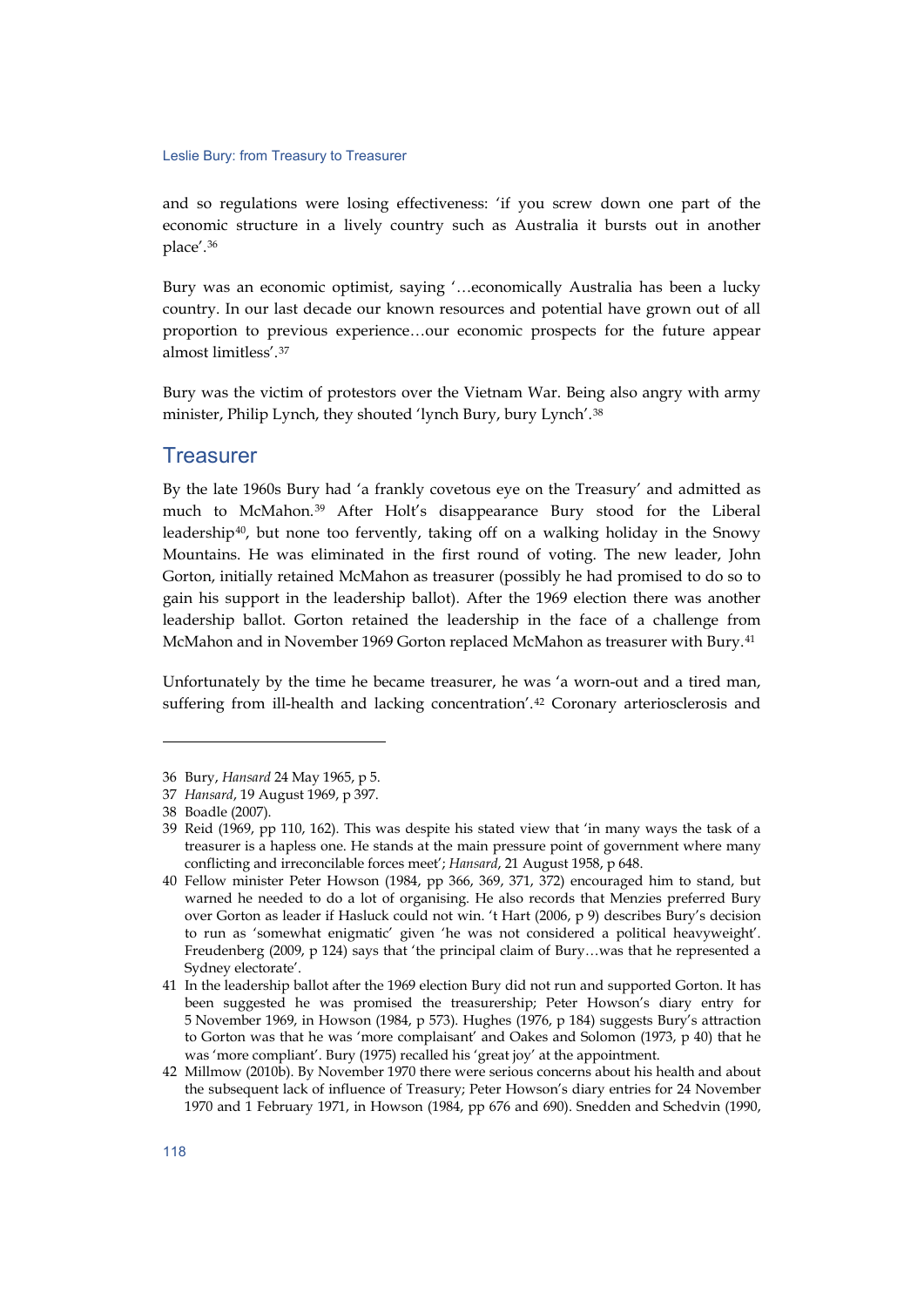hypertension meant his work and mental sharpness suffered and in cabinet he was dominated by McEwen and Gorton. By January 1970 it was said that Gorton was effectively by-passing Bury and acting as treasurer.[43](#page-6-0) Philip Lynch, his assistant minister, was relatively inexperienced. In addition, Bury faced the rare problem of having the previous treasurer also in the cabinet and in the case of McMahon one who deeply resented no longer holding the post.

#### Bury and Treasury

Bury's Treasury secretary Richard Randall had been 'a friend for thirty years'[44](#page-6-1), but 'Treasury despaired of him early. He lost too many cabinet fights'.[45](#page-6-2)

Unusually, Bury worked from his office at Treasury rather than in a ministerial office in Parliament House.

#### Bury's 1970 budget

Bury's sole budget was described as 'very much a Treasury-inspired document'.[46](#page-6-3) It also had significant input from Gorton, partly reflecting Gorton's interventionist nature and partly because Bury's health was deteriorating.[47](#page-6-4) Perhaps reflecting these varied inputs, it lacks consistency. While there is a stress on the risks of excessive demand in 'an economy still threatened by disruptive inflation'[48](#page-6-5), (which was exceeding 5 per cent for the first time since the mid-1950s), Bury said he had 'also taken as mandatory a sizeable reduction in personal income tax'.[49](#page-6-6) Contrary to Gorton's reputation as a centralist, the budget also featured 'a massive diversion of the nation's material resources to help meet the needs of the states'[50](#page-6-7), mostly for housing and public works. While aiming at a balanced budget  $-$  'a precautionary but not a repressive one'[51,](#page-6-8) outlays were budgeted to increase by over 11 per cent, faster than the previous year. The budget raised company tax and a number of indirect taxes. The

p 86) are perhaps uncharitable in describing him as merely 'going through the motions'. Don Chipp (1987, p 10:11) described Bury as 'absolutely past it, should never have been treasurer'.

<span id="page-6-0"></span><sup>43</sup> McMahon claimed this to Peter Howson, as recorded in the latter's diary entry of 31 January 1970, in Howson (1984, p 595). Weller and Cutt (1976, p 99) referred to Bury as 'a weak and unsupported treasurer'.

<span id="page-6-1"></span><sup>44</sup> Bury (1975).

<span id="page-6-2"></span><sup>45</sup> MacCallum (1971).

<span id="page-6-3"></span><sup>46</sup> Millmow (2007, p 37).

<span id="page-6-4"></span><sup>47</sup> Hancock (2002, p 295); Millmow (2010b). Reid (1971, pp 393-4) describes Bury as 'clearly dominated by Gorton'.

<span id="page-6-5"></span><sup>48</sup> *Hansard*, 18 August 1970, p 10.

<span id="page-6-6"></span><sup>49</sup> *Hansard*, 18 August 1970, p 11.

<span id="page-6-7"></span><sup>50</sup> *Hansard*, 18 August 1970, p 11.

<span id="page-6-8"></span><sup>51</sup> *Hansard*, 18 August 1970, p 20.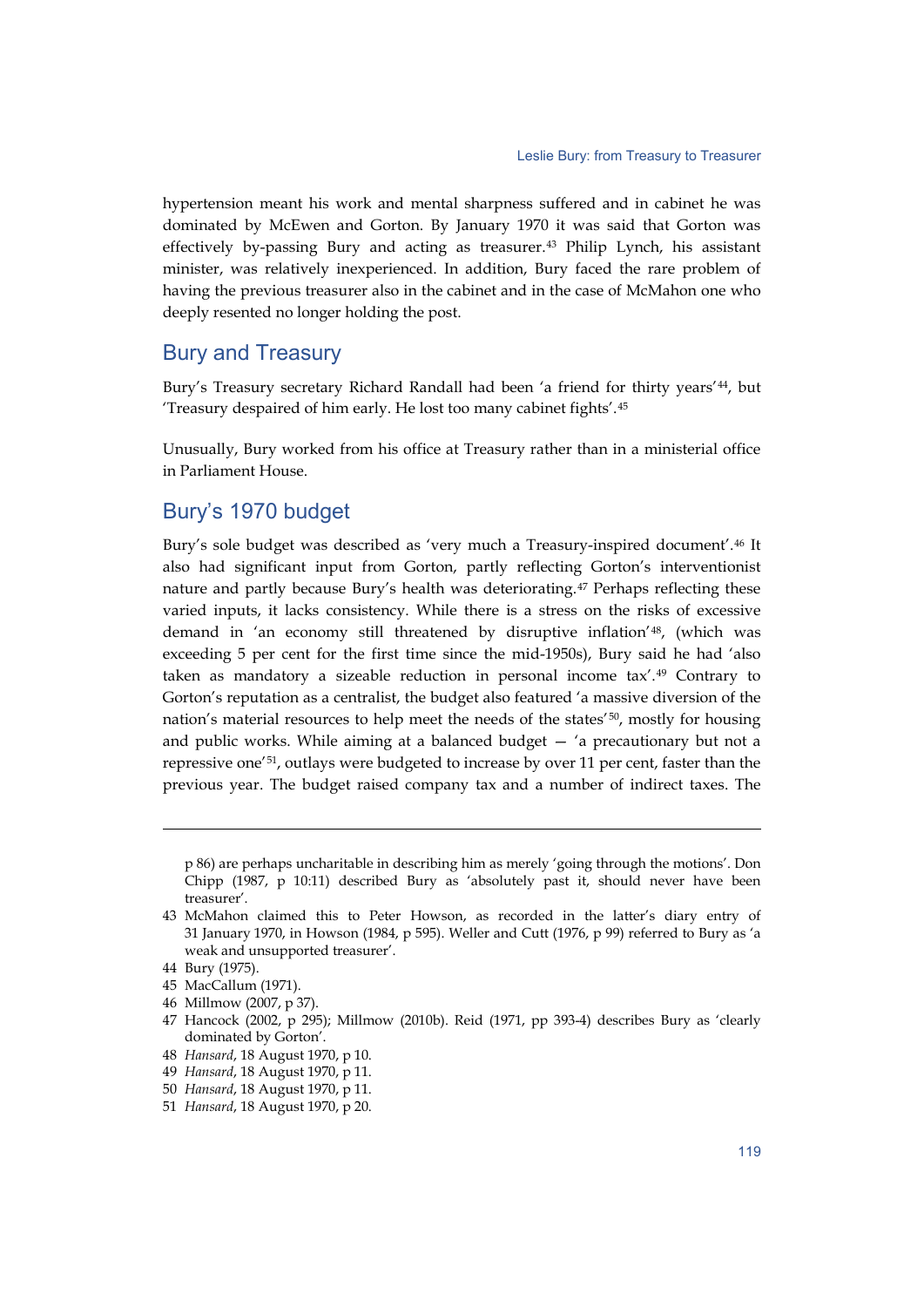subsequent rises in the prices of petrol, cigarettes, stamps, television and clothing made the budget rather unpopular.[52](#page-7-0)

Overall, the contemporary judgement was mixed; some thought the budget would 'provide a moderate stimulus for economic activity' and others 'mildly deflationary'.[53](#page-7-1)

While Bury was treasurer it was observed that 'the art of fine tuning the Australian economy has been performed with great success.'[54](#page-7-2) But Bury was none too confident of budget forecasts, noting 'the unhappy record of past endeavours to foretell the economic future'.[55](#page-7-3) Nonetheless he stuck his neck out with a longer term prediction: 'I may hazard a guess that the rate of growth of productivity in the seventies will be rather higher than for the fifties and sixties', even if only due to 'the treasures of our geology'.[56](#page-7-4) He hoped forecasts could be improved with more use of computer-based mathematical modelling.[57](#page-7-5)

He aimed at introducing forward estimates over a period of years ahead.[58](#page-7-6) In March 1971 he wrote to ministers asking for estimates for existing activities and new proposals.[59](#page-7-7)

## Foreign investment

Bury was a supporter of foreign investment arguing 'it is not just capital as such which the technically advanced economies of the world have provided to us, but access to new techniques and superior managerial talent'.[60](#page-7-8)

When McEwen pushed for what became the Australian Industries Development Corporation, Bury strongly opposed it but Gorton was sceptical of Treasury's objections and his own permanent secretary Lenox Hewitt was a strong supporter of the idea.

#### **Other**

-

Inflationary pressures were an increasing concern in early 1970 as trade unions were pursuing wage claims more aggressively, international reserves were expanding and

<span id="page-7-0"></span><sup>52</sup> Aitchison (1991, p 251). One protestor had a placard 'we come to seize Bury, not to praise him'.

<span id="page-7-2"></span><span id="page-7-1"></span><sup>53</sup> Whitehead (1970, p 410) and Ryan & Junor (1970, p 416).

<sup>54</sup> Whitehead (1970, p 410).

<span id="page-7-3"></span><sup>55</sup> Bury (1970, p 502).

<sup>56</sup> Bury (1970, p 502).

<span id="page-7-6"></span><span id="page-7-5"></span><span id="page-7-4"></span><sup>57</sup> Bury (1970, p 503).

<sup>58</sup> Bury (1970, p 503).

<span id="page-7-7"></span><sup>59</sup> Wanna, Kelly and Forster (2000, pp 58-59).

<span id="page-7-8"></span><sup>60</sup> Bury (1970, p 505).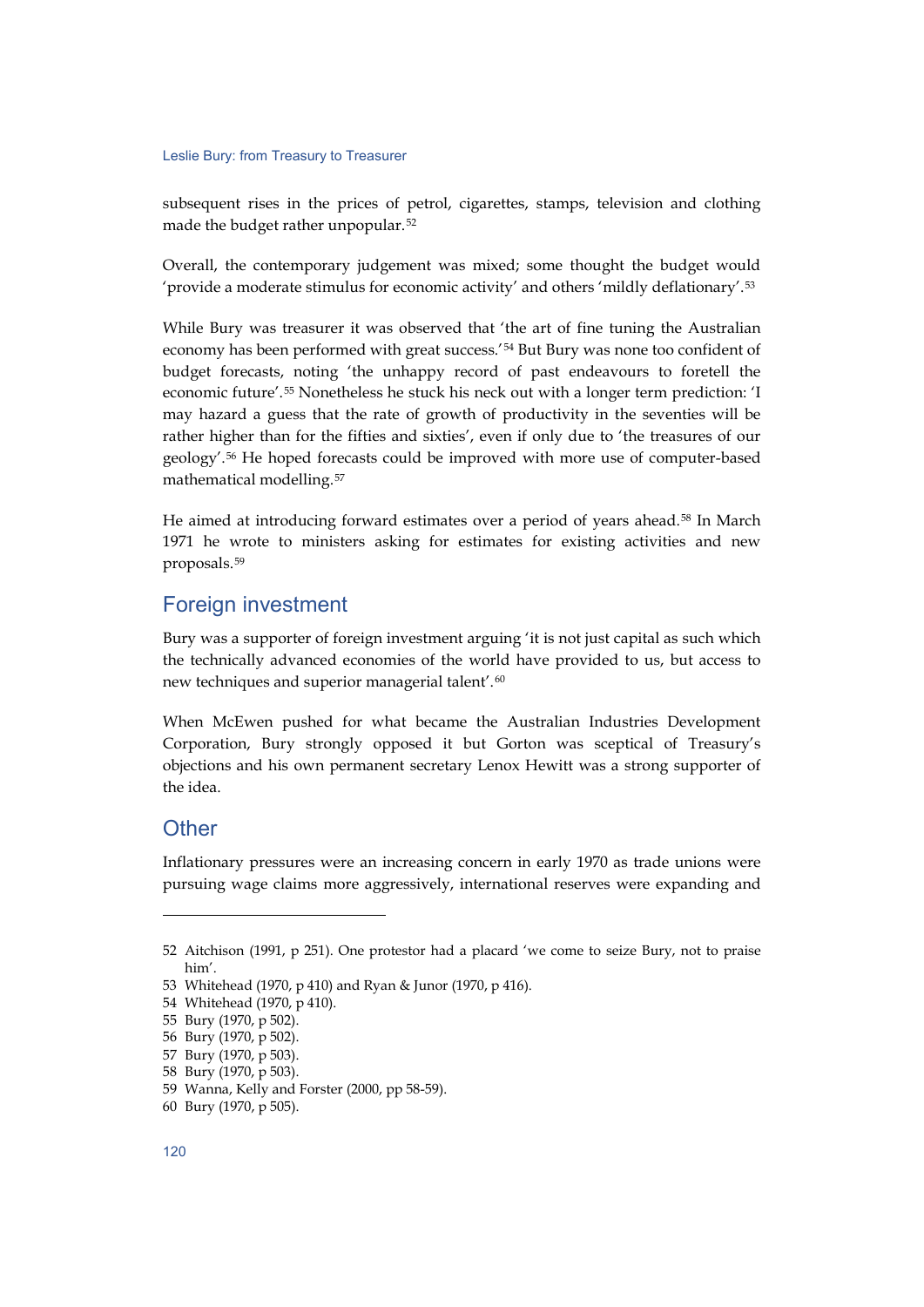inflation was on the rise around the world.<sup>[61](#page-8-0)</sup> The Government responded with tighter fiscal and monetary policy. Treasury were increasingly concerned about the acceleration of wages and prices. The OECD view was that 'the recent troubles on the domestic front may be said to have begun with a marked acceleration in the rate of price and wage inflation during the fiscal year 1969/70', which they attributed to increasing overseas inflation and demand pressures in the labour market. [62](#page-8-1)

Bury warned the trade unions that 'excessive demand for increases in money wages...could jeopardise prospects of balanced growth'.<sup>[63](#page-8-2)</sup> Part of Bury's concern about inflation was that he observed 'those who lose because of inflation are those who are least able to protect themselves from the consequences'.<sup>[64](#page-8-3)</sup>

Bury was ahead of his time in talking about the need for aiming at broader measures of economic wellbeing, including clean air, the physical environment, an equitable distribution of income and the needs of the disadvantaged: '…we must not fall too readily to exclusive worship at the altar of GNP…our prime concern should always be the social welfare of the community as a whole'.<sup>[65](#page-8-4)</sup> Bury looked forward to making more use of 'benefit-cost analysis' including applying it to environmental issues.<sup>[66](#page-8-5)</sup>

Bury developed a new revenue sharing plan with the states. He saw the need for the states to have a tax whose revenue would grow but opposed them reimposing their own income tax. Bury was an early advocate of a broad-based consumption tax. His budget had taken a step in this direction.<sup>[67](#page-8-6)</sup>

An embarrassment arose when Bury answered a parliamentary question by assuring that rural credits lending rates would be exempted from a general interest rate rise.<sup>[68](#page-8-7)</sup> But the Reserve Bank had responsibility for setting this rate and had not agreed to any such exemption. After discussion the Bank Board agreed to grant the exemption to avoid a showdown with the treasurer, but made it clear it was the Government's decision.<sup>[69](#page-8-8)</sup>

<span id="page-8-0"></span><sup>61</sup> A shared concern about inflation even brought together bitter rivals McEwen and McMahon, Peter Howson's diary entry for 9 April 1970, in Howson (1984, p 617).

<span id="page-8-1"></span><sup>62</sup> OECD (1972, p 42).

<span id="page-8-2"></span><sup>63</sup> *Hansard*, 18 August 1970, p 20.

<span id="page-8-3"></span><sup>64</sup> *Hansard*, 12 March 1970, p 376.

<span id="page-8-4"></span><sup>65</sup> Bury (1969, pp 7-8).

<span id="page-8-5"></span><sup>66</sup> Bury (1970, p 503).

<span id="page-8-6"></span><sup>67</sup> He later commented from the backbench that indirect taxes are 'the only kind of tax that I can see at the moment which would offer the kind of potential to meet the wishes of those people who want to spend on greatly expanding activities'; *Hansard*, 25 August 1971, p 700.

<span id="page-8-7"></span><sup>68</sup> *Hansard*, 10 March 1970, p 199.

<span id="page-8-8"></span><sup>69</sup> Schedvin (1992, p 452).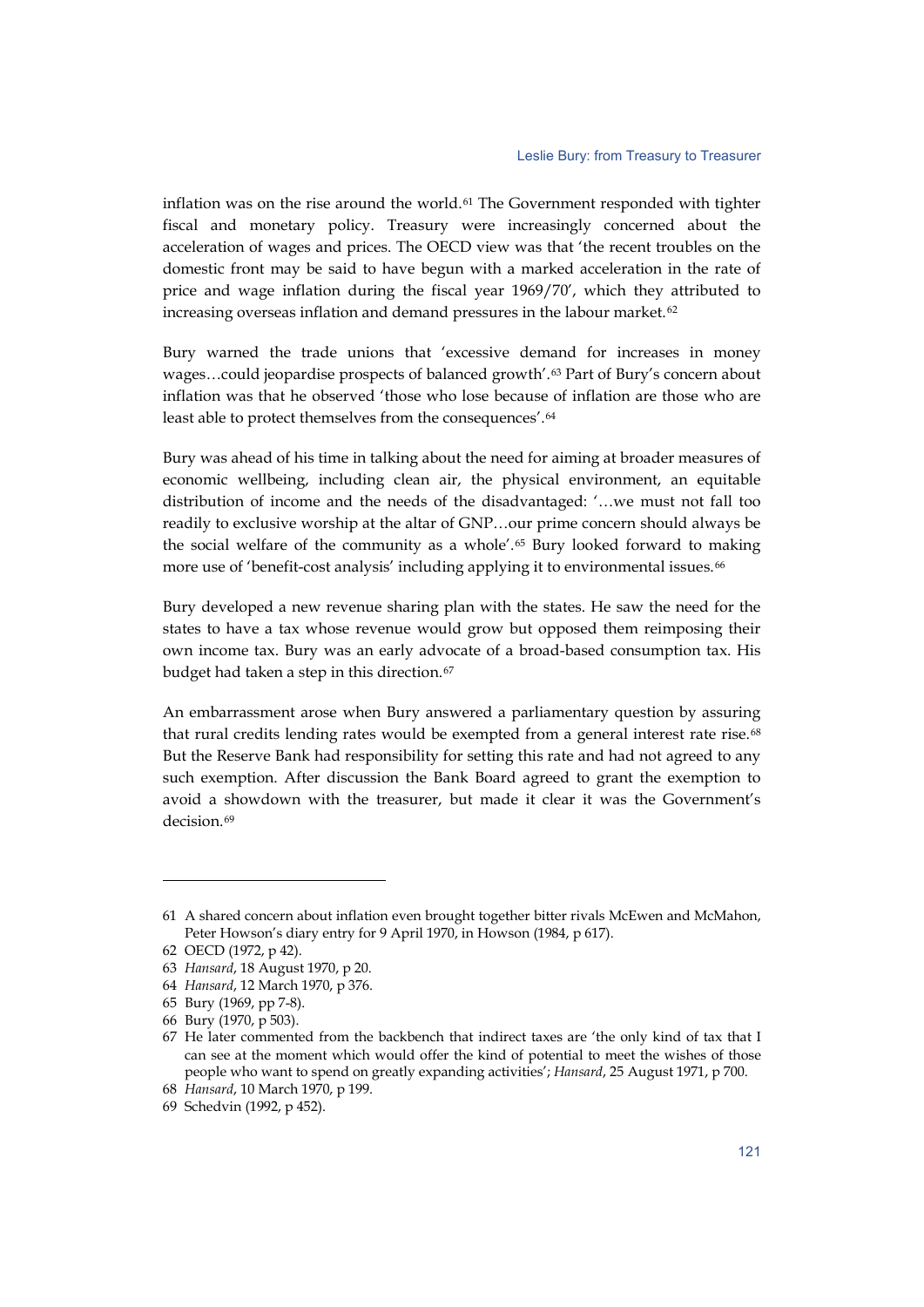#### Subsequent career

Bury was moved to minister for foreign affairs by McMahon soon after he displaced Gorton as prime minister in March 1971.[70](#page-9-0) McMahon indicated a few months later that Bury was retiring from cabinet due to ill health but Bury publicly announced that he had been sacked.<sup>[71](#page-9-1)</sup> He participated in economic debates from the backbench, including continuing his calls for forward estimates.[72](#page-9-2)

After losing preselection, he retired from parliament at the 1974 election. He was appointed CMG in 1979.

Survived by his wife and their sons, Bury died on 7 September 1986. Soon after, another economist, John Hewson, held the seat of Wentworth and Dr Hewson compared himself to Bury.[73](#page-9-3)

j

<span id="page-9-0"></span><sup>70</sup> McMahon initially considered being both prime minister and treasurer but felt 'it is a pretty difficult if not impossible task'; Press conference, 10 March 1971.

<span id="page-9-1"></span><sup>71</sup> Hancock (2002, p 345). It has been suggested that McMahon was after Bury's seat of Wentworth, in which McMahon lived and which was safer than McMahon's own seat of Lowe; Hughes (1976, p 195).

<span id="page-9-2"></span><sup>72</sup> *Hansard*, 25 August 1971, p 700.

<span id="page-9-3"></span><sup>73</sup> *Hansard*, 22 September 1987, p 503.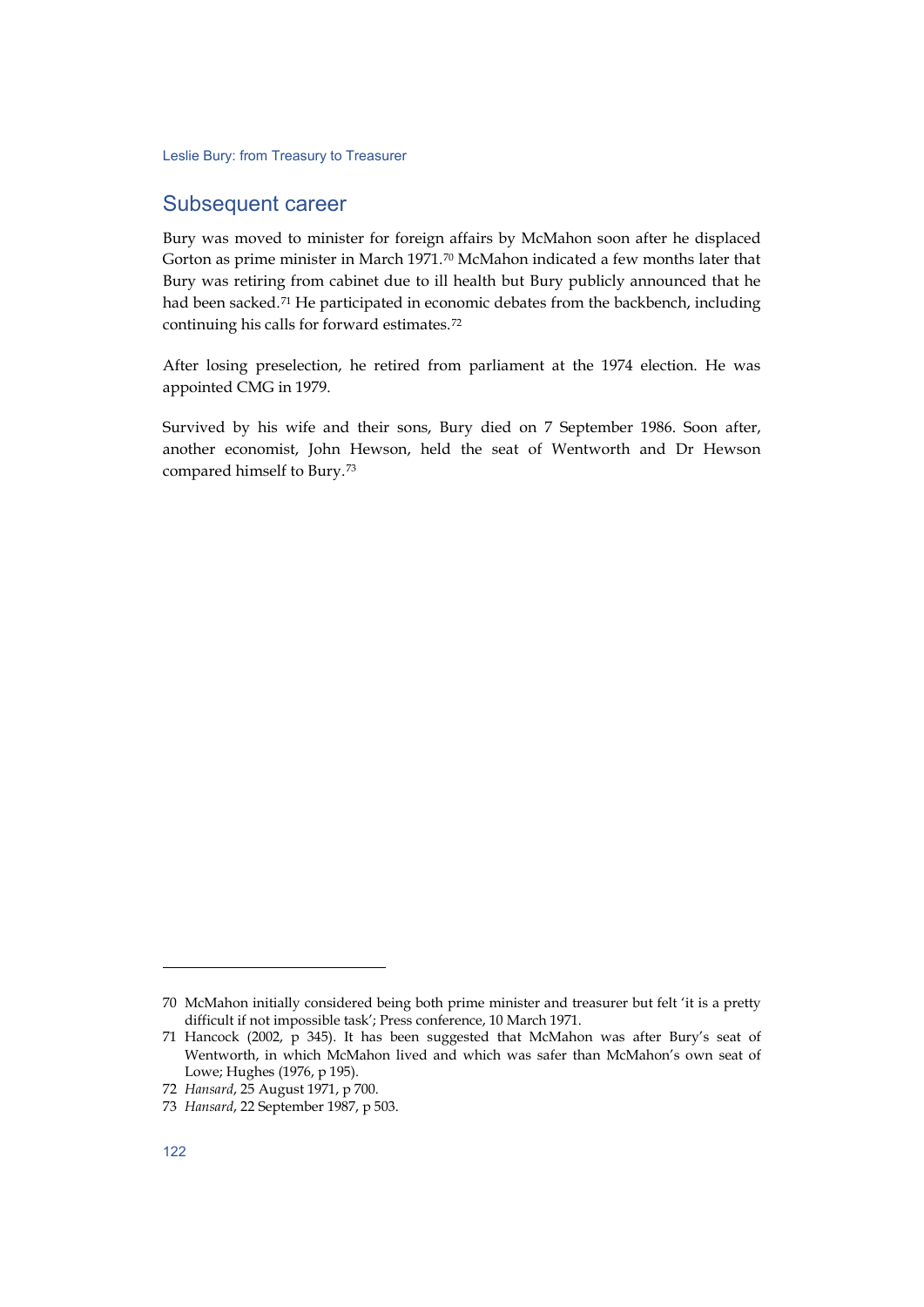## References

Aitchison, R 1971, *From Bob to Bungles and Now to Billy*, Sun Books, Melbourne.

Boadle, D 2007, 'Bury, Leslie Harry Earnest (1913-1986)', *Australian Dictionary of Biography*, Vol 17, Melbourne University Press, pp 167-9.

Brown, W 2002, *Ten Prime Ministers*, Longueville Books, Sydney.

Bury, L 1962, 'The European Common Market', speech to Institute of Management, 25 July, National Library of Australia, MS 1647.

Bury, L 1969, 'Policies for growth in the seventies', address to the Economic Society of Victoria, 7 May.

Bury, L 1970, 'Economic management in the 1970s', *Australian Accountant*, vol 40, no 11, December. pp 502-6.

Bury, L 1975, Interview by Mel Pratt, 10 and 14 November, NLA oral history, TRC 121/70.

Chipp, D 1987, Interview by Bernadette Schedvin, NLA oral history TRC 4900/73.

Coombs, HC 1981, *Trial Balance*, Macmillan, Melbourne.

Cornish, S 1981, 'Full employment in Australia: the genesis of a white paper', *ANU Research Papers in Economic History*, no 1.

Davidson, K 1970, 'Bury may not approve of Gorton influence on Treasury', *The Australian*, 20 January, p 14.

Downer, A 1982, *Six Prime Ministers*, Hill of Content Publishing, Melbourne.

Fitchett, I 1967, 'Bury: a "no nonsense" minister', *Sydney Morning Herald*, 7 March, p 2.

Fruedenberg, G 2009, *A Certain Grandeur: Gough Whitlam in Politics*, revised edition, Viking, Melbourne.

Gelber, H 1966, *Australia, Britain and the EEC 1961-63*, Oxford University Press.

Golding, P 1996, *Black Jack McEwen: Political Gladiator*, Melbourne University Press.

Hall, R 1964, 'New look to housing finance', *The Bulletin*, 14 March, pp 13-17.

Hancock, I 2002, *John Gorton: He Did It His Way*, Hodder, Sydney.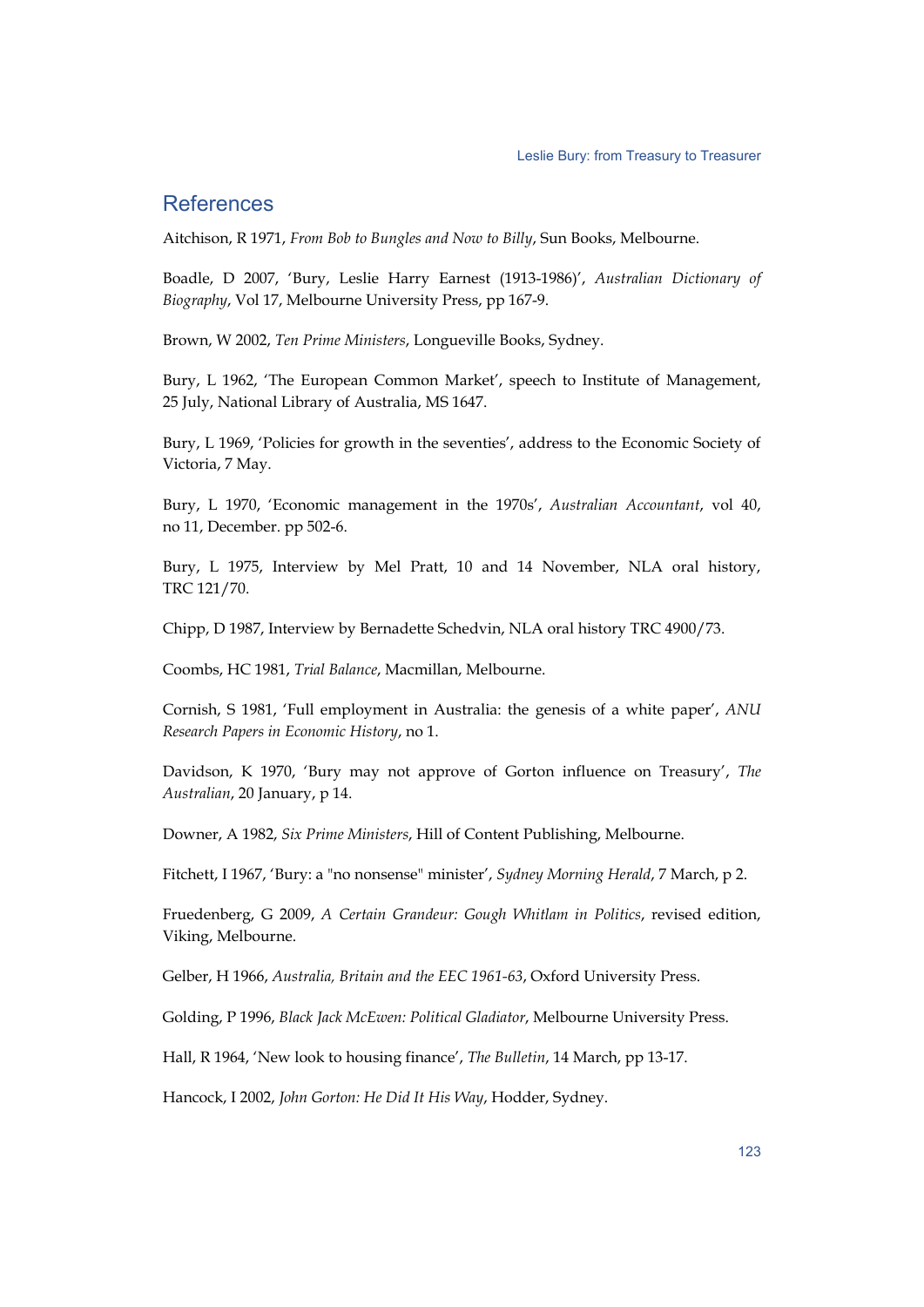Henderson, G 1994, *Menzies' Child: the Liberal Party of Australia 1944-1994*, Allen & Unwin, Sydney.

Howson, P 1984, *The Life of Politics* (Howson's diaries edited by D Aitkin), Viking Press, Melbourne.

Hughes, C 1962, 'Political review', *Australian Quarterly*, vol 34, no 3, September, pp 89-100.

Hughes, C 1976, *Mister Prime Minister*, Oxford University Press.

Killen, J 1989, *Inside Australian Politics*, Methuen, Melbourne.

MacCallum, M 1971, 'How Les Bury lost his wings', *Review*, 13 August.

MacCullum, M 2012. *The Good, the Bad and the Unlikely: Australia's Prime Ministers*, Black Inc, Melbourne.

Millmow, A 2007, 'Leslie Henry Ernest Bury (1913-1986)', in King, J (ed) *A Biographical Dictionary of Australian and New Zealand Economists*, Edward Elgar, Cheltenham, pp 37-38.

Millmow, A 2010a, *The Power of Economic Ideas: the Origins of Keynesian Macroeconomic Management in Interwar Australia, 1929-1939*, ANU Press.

Millmow, A 2010b, 'Bury cracked inflation formula', *Canberra Times*, 24 March, p 11.

Oakes, L & Solomon, D 1973, *The Making of an Australian Prime Minister*, Cheshire, Melbourne.

Organisation for Economic Cooperation and Development 1972, *Economic Surveys: Australia*, December, Paris.

Reid, A 1969, *The Power Struggle*, Shakespeare's Head Press, Sydney.

Reid, A 1971, *The Gorton Experiment*, Shakespeare's Head Press, Sydney.

Rowse, T 2002, *Nugget Coombs: A Reforming Life*, Cambridge University Press.

Ryan, R & Junor, C 1970, 'The 1970 budget review', *Australian Accountant*, vol 40, no 9, October, pp 415-8.

Schedvin, B 1988, 'Sir Alfred Davidson', in Appleyard, R & Schedvin, B (eds) *Australian Financiers*, Reserve Bank of Australia, pp 331-363.